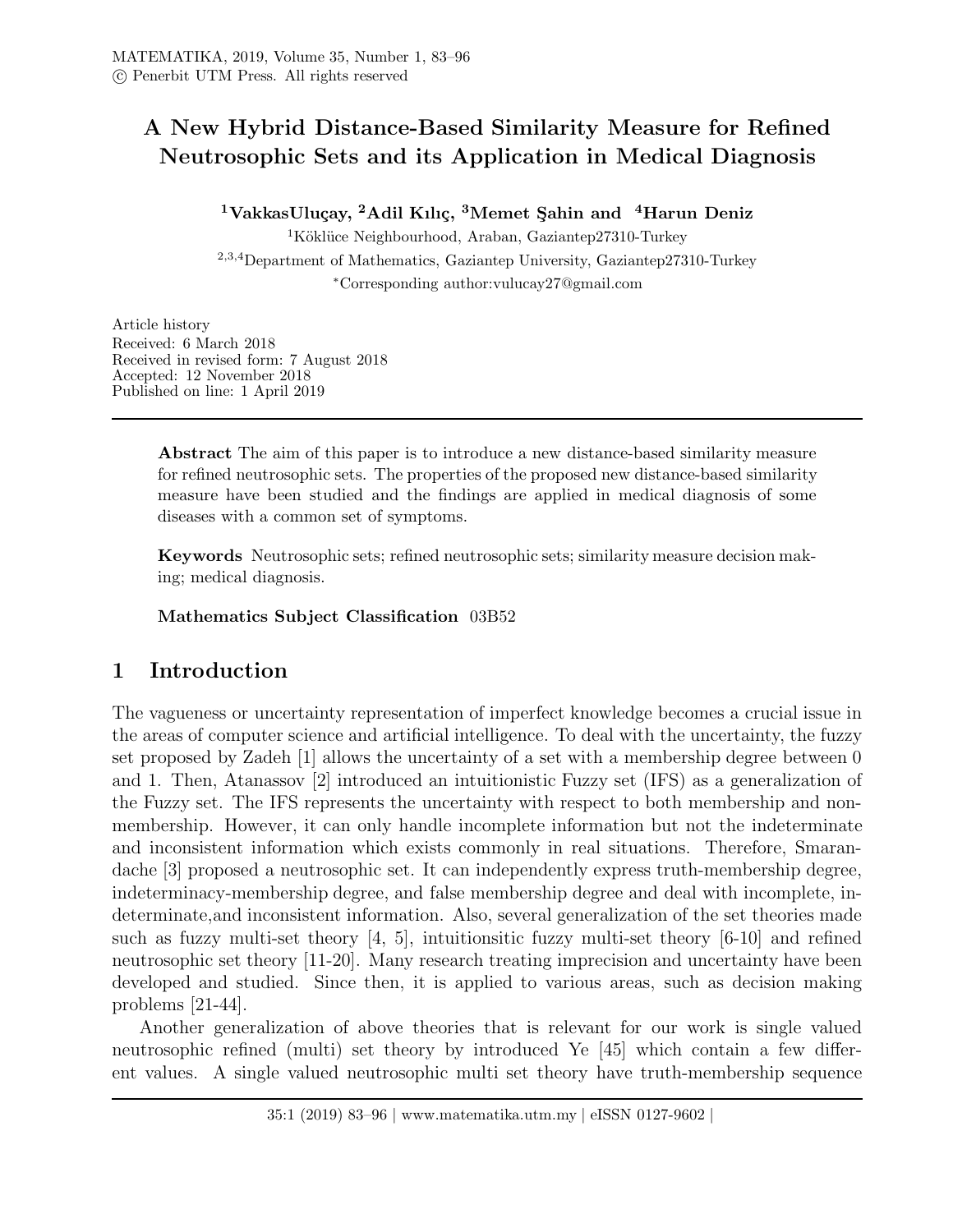$(\mu^1_{\mathcal{A}}(u), \mu^2_{\mathcal{A}}(u), \ldots, \mu^p_{\mathcal{A}}(u)),$  indeterminacy-membership sequence  $(v^1_{\mathcal{A}}(u), v^2_{\mathcal{A}}(u), \ldots, v^p_{\mathcal{A}}(u))$  and falsity-membership sequence  $(w_A^1(u), w_A^2(u), \ldots w_A^p(u))$  of the element  $u \in \mathcal{U}$ 

The paper is organized as follows: In section 2, introduces some concepts and basic operations are reviewed. In section 3, presents a new distance-based similarity measure for refined neutrosophic sets and investigates their properties. In section 4, the similarity measures are applied to medicine diagnosis. Finally, Conclusions and further research are contained

## 2 Preliminaries

**Definition 1** [2] Let U be a universe. A neutrosophic sets A over U is defined by

$$
\mathcal{A} = \{ \prec, (\mu_{\mathcal{A}}(\mu), v_{\mathcal{A}}(\mu), w_{\mathcal{A}} \succ : u \in \mathcal{U} \}
$$

where,  $\mu_{\mathcal{A}}(u)$ ,  $v_{\mathcal{A}}(u)$  and  $w_{\mathcal{A}}(u)$  are called truth-membership function, indeterminacy-membership function and falsity- membership function, respectively. They are respectively defined by

$$
\mu_{\mathcal{A}} : \mathcal{U} \to ]^{-0}, 1^{+}[, \ v_{\mathcal{A}} : \mathcal{U} \to ]^{-0}, 1^{+}[ , \ w_{\mathcal{A}} : \mathcal{U} \to ]^{-0}, 1^{+}[
$$

such that  $0^{-} \leq \mu_{A}(u) + v_{A}(u) + w_{A}(u) \leq 3^{+}$ 

**Definition 2** [19] Let U be a universe. A single valued neutrosophic set (SVN-set) over U is a neutrosophic set over  $\mathcal{U}$ , but the truth-membership function, indeterminacy-membership function and falsity- membership function are respectively defined by

$$
\mu_{\mathcal{A}} : \mathcal{U} \to [0,1], v_A : U \to [0,1], w_{\mathcal{A}} : \mathcal{U} \to [0,1]
$$

Such that  $0 \le \mu_A(u) + v_A(u) + w_A(u) \le 3$ 

**Definition 3** [32] Let U be a universe. A neutrosophic multiset set (Nms) A on U can be defined as follows:

$$
\mathcal{A} = \{ \n\prec u \left( \mu_A^1(u), \mu_A^2(u), \ldots, \mu_A^p(u) \right) \left( v_A^1(u), v_A^2(u), \ldots, v_A^p(u) \right) \left( w_A^1(u), w_A^2(u), \ldots, w_A^p(u) \right) \rangle \n\succ: u \in \mathcal{U} \}
$$

where,

$$
\mu_{\mathcal{A}}^{1}(u) \mu_{\mathcal{A}}^{2}(u), \ldots, \mu_{\mathcal{A}}^{p}(u) : \mathcal{U} \to [0, 1]
$$
  
\n $v_{\mathcal{A}}^{1}(u) v_{\mathcal{A}}^{2}(u), \ldots, v_{\mathcal{A}}^{p}(u) : \mathcal{U} \to [0, 1]$ 

and

$$
w_{\mathcal{A}}^{1}(u) w_{\mathcal{A}}^{2}(u), \ldots w_{\mathcal{A}}^{p}(u) : \mathcal{U} \rightarrow [0,1]
$$

such that

$$
0 \leq \sup \mu_{\mathcal{A}}^{i}(u) + \sup v_{\mathcal{A}}^{i}(u) + \sup w_{\mathcal{A}}^{i}(u) \leq 3
$$

$$
(i = 1, 2, ..., P) \text{ and}
$$
  

$$
(\mu_{\mathcal{A}}^1(u), \mu_{\mathcal{A}}^2(u), ..., \mu_{\mathcal{A}}^p(u)) (v_{\mathcal{A}}^1(u), v_{\mathcal{A}}^2(u), ..., v_{\mathcal{A}}^p(u)) \text{ and } (w_{\mathcal{A}}^1(u), w_{\mathcal{A}}^2(u), ..., w_{\mathcal{A}}^p(u))
$$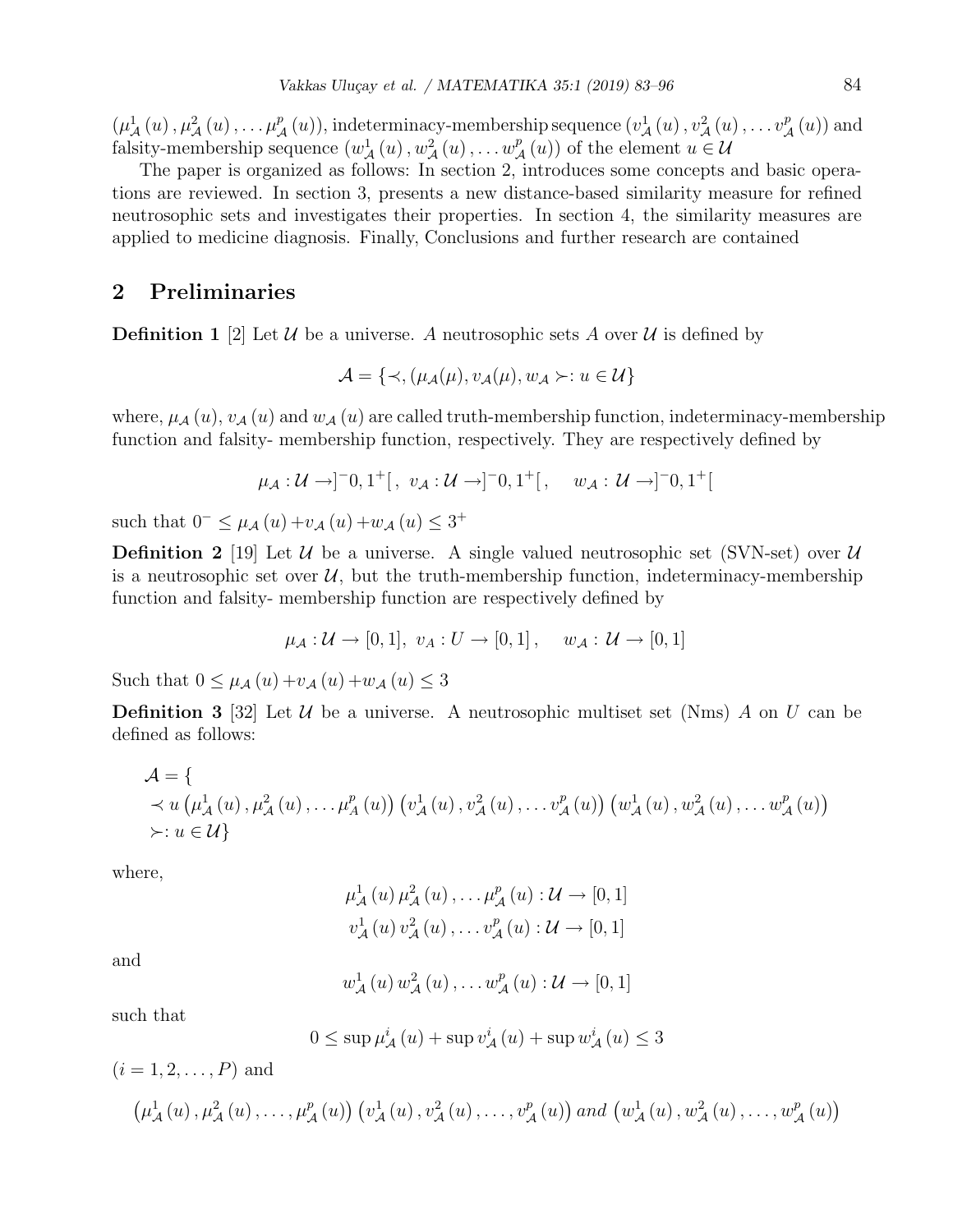is the truth-membership sequence, indeterminacy-membership sequence and falsity- membership sequence of the element u respectively. Also,  $P$  is called the dimension (cardinality) of NmsA denoted  $d(\mathcal{A})$  We arrange the truth-membership sequence in decreasing order but the corresponding indeterminacy-membership and falsity-membership sequence may not be in decreasing or increasing order.

The set of all Neutrosophic multisets on  $\mathcal U$  is denoted by NMS  $(\mathcal U)$ .

### **Definition** 4 [11,19,38] Let  $A, B \in NMS(\mathcal{U})$ . Then,

- (1) A is said to be Nm-subset of B is denoted by  $\mathcal{A}\underline{\tilde{\subseteq}}\mathcal{B}$  if  $\mu^i_{\mathcal{A}}(u) \leq \mu^i_{\mathcal{B}}(u)$  $v^i_{\mathcal{A}}(u) \geq v^i_{\mathcal{B}}(u), \quad w^i_{\mathcal{A}}(u) \geq w^i_{\mathcal{B}}(u), \quad \forall u \in \mathcal{U} \text{ and } i = 1, 2, \dots P$
- (2) A is said to be neutrosophic equal of B is denoted by  $A = B$  if  $\mu_A^i(u) = \mu_B^i(u)$  $v^i_{\mathcal{A}}(u) = v^i_{\mathcal{B}}(u) w^i_{\mathcal{A}}(u) = w^i_{\mathcal{B}}(u), \quad \forall u \in \mathcal{U} \text{ and } i = 1, 2, \dots P$
- (3) The complement of A denoted by  $\mathcal{A}^{\tilde{c}}$  and is defined by

$$
A^{\tilde{c}} =
$$
  
\n
$$
\prec u \left( w_A^1(u), w_A^2(u), \dots, w_A^p(u) \right) \left( v_A^1(u), v_A^2(u), \dots, v_A^p(u) \right) \left( \mu_A^1(u), \mu_A^2(u), \dots, \mu_A^p(u) \right)
$$
  
\n
$$
\succ: u \in \mathcal{U}
$$

- (4) If  $\mu^i_{\mathcal{A}}(u) = 0$  and  $v^i_{\mathcal{A}}(u) = w^i_{\mathcal{A}}(u) = 1$  for all  $u \in \mathcal{U}$  and  $i = 1, 2, \dots P$  then  ${\mathcal A}$  is called null ns-set and denoted by  $\Phi$
- (5) If  $\mu^i_{\mathcal{A}}(u) = 1$  and  $v^i_{\mathcal{A}}(u) = w^i_{\mathcal{A}}(u) = 0$  for all  $u \in \mathcal{U}$  and  $i = 1, 2, \dots P$  then A is called universal ns-set and denoted by  $\widetilde{\mathcal{U}}$
- (6) The union of A and B is denoted by  $\mathcal{A}\tilde{\cup}\mathcal{B}=\mathcal{C}$  and is defined by

$$
C = \{ \n\prec u(\mu_C^1(u), \mu_C^2(u), \dots, \mu_C^p(u)) (v_C^1(u), v_C^2(u), \dots, v_C^p(u)) (w_C^1(u), w_C^2(u), \dots, w_C^p(u)) \succ u \n\in \mathcal{U} \}
$$

Where  $\mu_{\mathcal{C}}^i = \mu_{\mathcal{A}}^i(u) \vee \mu_{\mathcal{B}}^i(u), v_{\mathcal{C}}^i = v_{\mathcal{A}}^i(u) \wedge v_{\mathcal{B}}^i(u), w_{\mathcal{C}}^i = w_{\mathcal{A}}^i(u) \wedge w_{\mathcal{B}}^i(u)$  $\forall u \in \mathcal{U} \text{ and } i = 1, 2, \dots P$ 

(7) The intersection of A and B is denoted by  $\mathcal{A} \cap \mathcal{B} = \mathcal{D}$  and is defined by

$$
D = \{ \times u \left( \mu_{\mathcal{D}}^{1}(u), \mu_{\mathcal{D}}^{2}(u), \ldots, \mu_{\mathcal{D}}^{p}(u) \right) \left( v_{\mathcal{D}}^{1}(u), v_{\mathcal{D}}^{2}(u), \ldots, v_{D}^{p}(u) \right) \left( w_{\mathcal{D}}^{1}(u), w_{\mathcal{D}}^{2}(u), \ldots, w_{\mathcal{D}}^{p}(u) \right) \} \times : u \in \mathcal{U} \}
$$

where  $\mu_{\mathcal{D}}^i = \mu_{\mathcal{A}}^i(u) \vee \mu_{\mathcal{B}}^i(u), v_{\mathcal{D}}^i = v_{\mathcal{A}}^i(u) \wedge v_{\mathcal{B}}^i(u), w_{\mathcal{D}}^i = w_{\mathcal{A}}^i(u) \wedge w_{\mathcal{B}}^i(u), \forall u \in \mathcal{U}$  and  $i = 1, 2, \ldots P$ 

(8) The addition of A and B is denoted by  $\mathcal{A} \tilde{+} \mathcal{B} = \mathcal{U}_1$  and is defined by

$$
U_{1} = \{ \times u \left( \mu_{\mathcal{U}_{1}}^{1}(u), \mu_{\mathcal{U}_{1}}^{2}(u), \ldots, \mu_{\mathcal{U}_{1}}^{p}(u) \right) \left( v_{\mathcal{U}_{1}}^{1}(u), v_{\mathcal{U}_{1}}^{2}(u), \ldots, v_{\mathcal{U}_{1}}^{p}(u) \right) \left( w_{\mathcal{U}_{1}}^{1}(u), w_{\mathcal{U}_{1}}^{2}(u), \ldots, w_{\mathcal{U}_{1}}^{p}(u) \right) \times : u \in \mathcal{U} \}
$$

where  $\mu_{\mathcal{U}_1}^i = \mu_{\mathcal{A}}^i(u) + \mu_{\mathcal{B}}^i(u) - \mu_{\mathcal{A}}^i(u) \mu_{\mathcal{B}}^i(u) v_{U_1}^i = v_{\mathcal{A}}^i(u) v_{\mathcal{B}}^i(u), w_{\mathcal{U}_1}^i = w_{\mathcal{A}}^i(u) w_{\mathcal{B}}^i(u) \forall u \in \mathcal{U}$ and  $i = 1, 2, \dots P$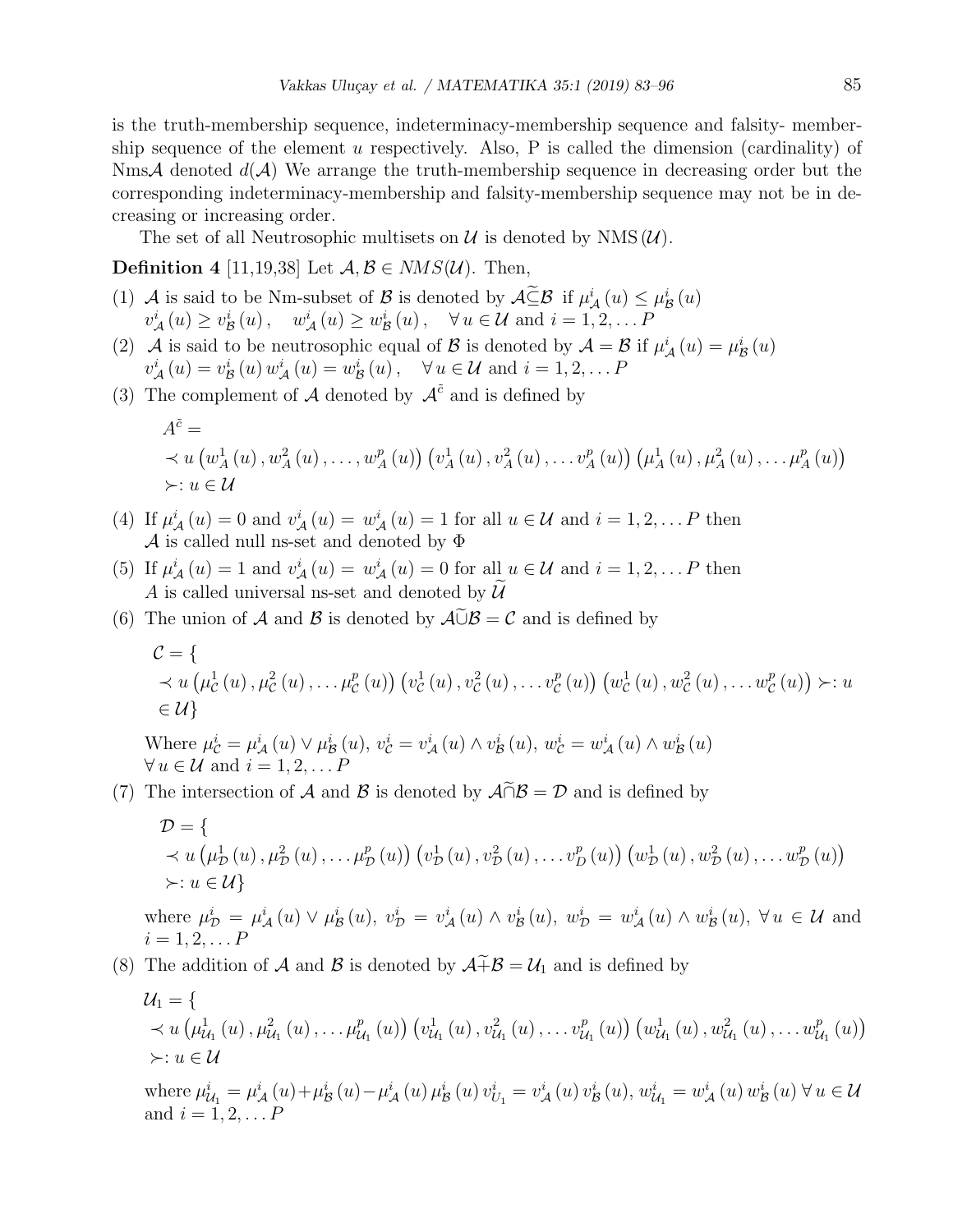(9) The multiplication of A and B is denoted by  $\mathcal{A}\widetilde{\mathcal{X}}\mathcal{B}=\mathcal{U}_2$  and is defined by

$$
U_2 = \{ \times u \left( \mu_{\mathcal{U}_2}^1(u), \mu_{\mathcal{U}_2}^2(u), \ldots, \mu_{\mathcal{U}_2}^p(u) \right) \left( v_{\mathcal{U}_2}^1(u), v_{\mathcal{U}_2}^2(u), \ldots, v_{\mathcal{U}_2}^p(u) \right) \left( w_{\mathcal{U}_2}^1(u), w_{\mathcal{U}_2}^2(u), \ldots, w_{\mathcal{U}_2}^p(u) \right) \}
$$
  
  $\times u \in \mathcal{U}$ 

where  $\mu_{\mathcal{U}_2}^i = \mu_{\mathcal{A}}^i(u)\mu_{\mathcal{B}}^i(u), v_{\mathcal{U}_2}^i = v_{\mathcal{A}}^i(u) + v_{\mathcal{B}}^i(u) - v_{\mathcal{A}}^i(u)v_{\mathcal{B}}^i(u)w_{\mathcal{U}_2}^i = w_{\mathcal{A}}^i(u) + w_{\mathcal{B}}^i(u) - v_{\mathcal{A}}^i(u)w_{\mathcal{U}_2}^i$  $w^i_{\mathcal{A}}(u) w^i_{\mathcal{B}}(u)$   $\forall u \in \mathcal{U}$  and  $i = 1, 2, \dots P$ 

Here  $\vee$ ,  $\wedge$ ,  $+$ ,  $\cdots$  denotes maximum, minimum, addition, multiplication, subtraction of real numbers respectively.

Definition 5 [12] Let

$$
\mathcal{A} = \{ \times u \left( \mu_{\mathcal{A}}^{1}(u), \mu_{\mathcal{A}}^{2}(u), \ldots, \mu_{\mathcal{A}}^{p}(u) \right) \left( v_{\mathcal{A}}^{1}(u), v_{\mathcal{A}}^{2}(u), \ldots, v_{\mathcal{A}}^{p}(u) \right) \left( w_{\mathcal{A}}^{1}(u), w_{\mathcal{A}}^{2}(u), \ldots, w_{\mathcal{A}}^{p}(u) \right) \times u \in \mathcal{U}
$$

and

$$
\mathcal{B} = \{ \times u \left( \mu_{\mathcal{B}}^1(u), \mu_{\mathcal{B}}^2(u), \ldots, \mu_{\mathcal{B}}^p(u) \right) \left( v_{\mathcal{B}}^1(u), v_{\mathcal{B}}^2(u), \ldots, v_{\mathcal{B}}^p(u) \right) \left( w_{\mathcal{A}}^1(u), w_{\mathcal{A}}^2(u), \ldots, w_{\mathcal{A}}^p(u) \right) \}
$$
  
 
$$
\succ u \in \mathcal{U}
$$

And be two NMSs, then the normalized hamming distance between  $A$  and  $B$  can be defined as follows:

$$
d_{p}\left(\mathcal{A},\mathcal{B}\right) = \left\{\frac{1}{3}\sum_{i=1}^{p}\omega_{i}\bigg[\left|\mu_{\mathcal{A}}\left(u_{i}\right)-\mu_{\mathcal{B}}\left(u_{i}\right)\right|^{p}+\left|v_{\mathcal{A}}\left(u_{i}\right)-v_{\mathcal{B}}\left(u_{i}\right)\right|^{p}+\left|w_{\mathcal{A}}\left(u_{i}\right)-w_{\mathcal{B}}\left(u_{i}\right)\right|^{p}\bigg]\right\}^{1/p}
$$

where  $A, B$  are two SVNSs  $p > 0$ ,  $w_i$   $(i = 1, 2, ..., p)$  are the weight of the element  $x_i$   $(i = 1, 2, ..., p)$ with  $w_i \geq 0$  and  $\sum_{i=1}^{n}$  $i=1$  $w_i = 1$ .

In the next section, we will define a new Hybrid Distance-Based Similarity Measures for Refined Neutrosophic Sets (RNSs)

## 3 Hybrid Distance-Based Similarity Measures for Refined Neutrosophic Sets

**Definition 6** For two refined neutrosophic sets  $\mathcal A$  and  $\mathcal B$  in a universe of discourse which are denoted by

$$
\mathcal{A} = \{ \times u \left( \mu_{\mathcal{A}}^{1}(u), \mu_{\mathcal{A}}^{2}(u), \ldots \mu_{\mathcal{A}}^{p}(u) \right) \left( v_{\mathcal{A}}^{1}(u), v_{\mathcal{A}}^{2}(u), \ldots v_{\mathcal{A}}^{p}(u) \right) \left( w_{\mathcal{A}}^{1}(u), w_{\mathcal{A}}^{2}(u), \ldots w_{\mathcal{A}}^{p}(u) \right) \} \\ \succ: u \in \mathcal{U}
$$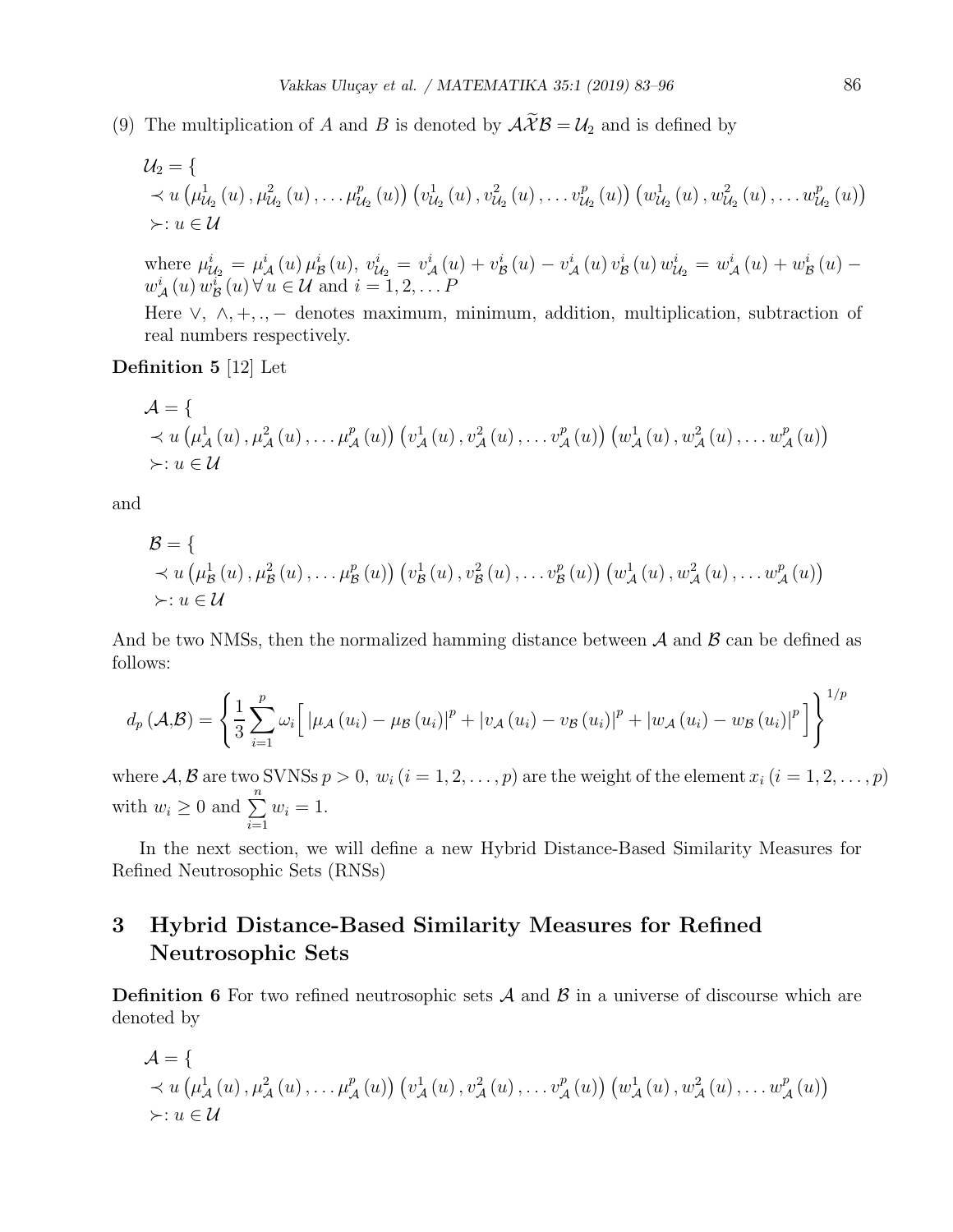and

$$
\mathcal{B} = \{ \times u \left( \mu_{\mathcal{B}}^1(u), \mu_{\mathcal{B}}^2(u), \ldots, \mu_{\mathcal{B}}^p(u) \right) \left( v_{\mathcal{B}}^1(u), v_{\mathcal{B}}^2(u), \ldots, v_{\mathcal{B}}^p(u) \right) \left( w_{\mathcal{B}}^1(u), w_{\mathcal{B}}^2(u), \ldots, w_{\mathcal{B}}^p(u) \right) \}
$$
  
 
$$
\times : u \in \mathcal{U}
$$

 $\mu^i_{\mathcal{A}}(u)\mu^i_{\mathcal{B}}(u)v^i_{\mathcal{A}}(?)v^i_{\mathcal{B}}(u)w^i_{\mathcal{A}}(u)w^i_{\mathcal{B}}(u) \in [0,1]$  for every  $i=1,2,\ldots P$ . Let us consider the weight  $\omega_i i = 1, 2, \ldots P$  with  $\omega_i \geq 0, i = 1, 2, \ldots P$  and  $\sum_{i=1}^P \omega_i = 1$ .

Then, we define the refined generalized neutrosophic weighted distance measure:

$$
d_{P}(\mathcal{A}, \mathcal{B}) = \left\{ \frac{1}{3} \sum_{i=1}^{P} \omega_{i} \left[ \left| \mu_{\mathcal{A}}^{i}(u_{i}) - \mu_{\mathcal{B}}^{i}(u_{i}) \right|^{P} + \left| v_{\mathcal{A}}^{i}(u_{i}) - v_{\mathcal{B}}^{i}(u_{i}) \right|^{P} + \left| w_{\mathcal{A}}^{i}(u_{i}) - w_{\mathcal{B}}^{i}(u_{i}) \right|^{P} \right] \right\}^{1/p}, \quad (1)
$$

where  $P > 0$ .

As the Hamming distance and Euclidean distance, which are two typical distance measures, are usually used in practical applications when  $P = 1, 2$  we can obtain the refined neutrosophic weighted Hamming distance and the refined neutrosophic weighted Euclidean distance, respectively, as follows:

$$
d\left(\mathcal{A},\mathcal{B}\right) = \frac{1}{3} \sum_{i=1}^{P} \omega_i \left[ \left| \mu_{\mathcal{A}}^{i}\left(u_{i}\right) - \mu_{\mathcal{B}}^{i}\left(u_{i}\right) \right| + \left| v_{\mathcal{A}}^{i}\left(u_{i}\right) - v_{\mathcal{B}}^{i}\left(u_{i}\right) \right| + \left| w_{\mathcal{A}}^{i}\left(u_{i}\right) - w_{\mathcal{B}}^{i}\left(u_{i}\right) \right|,\tag{2}
$$

$$
d_2(\mathcal{A}, \mathcal{B}) = \left\{ \frac{1}{3} \sum_{i=1}^P \omega_i \left[ \left| \mu_{\mathcal{A}}^i (u_i) - \mu_{\mathcal{B}}^i (u_i) \right|^2 + \left| v_{\mathcal{A}}^i (u_i) - v_{\mathcal{B}}^i (u_i) \right|^2 + \left| w_{\mathcal{A}}^i (u_i) - w_{\mathcal{B}}^i (u_i) \right|^2 \right] \right\}^{1/p} . \tag{3}
$$

Therefore, equations (2) and (3) are the special cases of equation (1). Then, for the distance measure, we have the following proposition.

**Proposition 7** The distance measured<sub>p</sub>  $(A, B)$  for  $p > 0$  satisfies the following properties:

- (H1)  $0 \leq d_p(\mathcal{A}, \mathcal{B}) \leq 1;$
- (H2)  $d_p(\mathcal{A}, \mathcal{B}) = 0$  if and only if  $\mathcal{A} = \mathcal{B}$ ;
- (H3)  $d_p(A, \mathcal{B}) = d_p(\mathcal{B}, \mathcal{A})$ ;
- (H4) If  $\subseteq \mathcal{B} \subseteq \mathcal{C}, \mathcal{A}_3$  is are fined neutrosophicin  $\mathcal{U}$ , then  $d_p(\mathcal{A}, \mathcal{B}) \leq d_p(\mathcal{A}\mathcal{C})$  and  $d_p(\mathcal{B}, \mathcal{C}) \leq$  $d_p(\mathcal{A}, \mathcal{C})$

**Proof:** It is easy to see that  $d_p(\mathcal{A}, \mathcal{B})$  satisfies the properties  $(H1) - (H3)$  Therefore, we only prove (H4). Let  $\mathcal{A} \subseteq \mathcal{B} \subseteq \mathcal{C}$ , then

$$
\mu_{\mathcal{A}}^{i}(u) \leq \mu_{\mathcal{B}}^{i}(u) \leq \mu_{\mathcal{C}}^{i}(u), \, v_{\mathcal{A}}^{i}(u) \geq v_{\mathcal{B}}^{i}(u) \geq \mu_{\mathcal{C}}^{i}(u), \, w_{\mathcal{A}}^{i}(u) \geq w_{\mathcal{B}}^{i}(u) \geq \mu_{\mathcal{C}}^{i}(u), \quad \forall u_{i} \in \mathcal{U}
$$

and  $i = 1, 2, \ldots P$  we obtain following relations:

$$
\left| \mu_{\mathcal{A}}^{i}(u_{i}) - \mu_{\mathcal{B}}^{i}(u_{i}) \right|^{P} \leq \left| \mu_{\mathcal{A}}^{i}(u_{i}) - \mu_{\mathcal{C}}^{i}(u_{i}) \right|^{P}; \left| \mu_{\mathcal{B}}^{i}(u_{i}) - \mu_{\mathcal{C}}^{i}(u_{i}) \right|^{P} \leq \left| \mu_{\mathcal{A}}^{i}(u_{i}) - \mu_{\mathcal{C}}^{i}(u_{i}) \right|^{P}
$$

$$
\left| v_{\mathcal{A}}^{i}(u_{i}) - v_{\mathcal{B}}^{i}(u_{i}) \right|^{P} \leq \left| v_{\mathcal{A}}^{i}(u_{i}) - v_{\mathcal{C}}^{i}(u_{i}) \right|^{P}; \left| v_{\mathcal{B}}^{i}(u_{i}) - v_{\mathcal{C}}^{i}(u_{i}) \right|^{P} \leq \left| v_{\mathcal{A}}^{i}(u_{i}) - v_{\mathcal{C}}^{i}(u_{i}) \right|^{P}
$$

$$
\left| w_{\mathcal{A}}^{i}(u_{i}) - w_{\mathcal{B}}^{i}(u_{i}) \right|^{P} \leq \left| w_{\mathcal{A}}^{i}(u_{i}) - w_{\mathcal{C}}^{i}(u_{i}) \right|^{P}; \left| w_{\mathcal{B}}^{i}(u_{i}) - w_{\mathcal{C}}^{i}(u_{i}) \right|^{P} \leq \left| w_{\mathcal{A}}^{i}(u_{i}) - w_{\mathcal{C}}^{i}(u_{i}) \right|^{P}
$$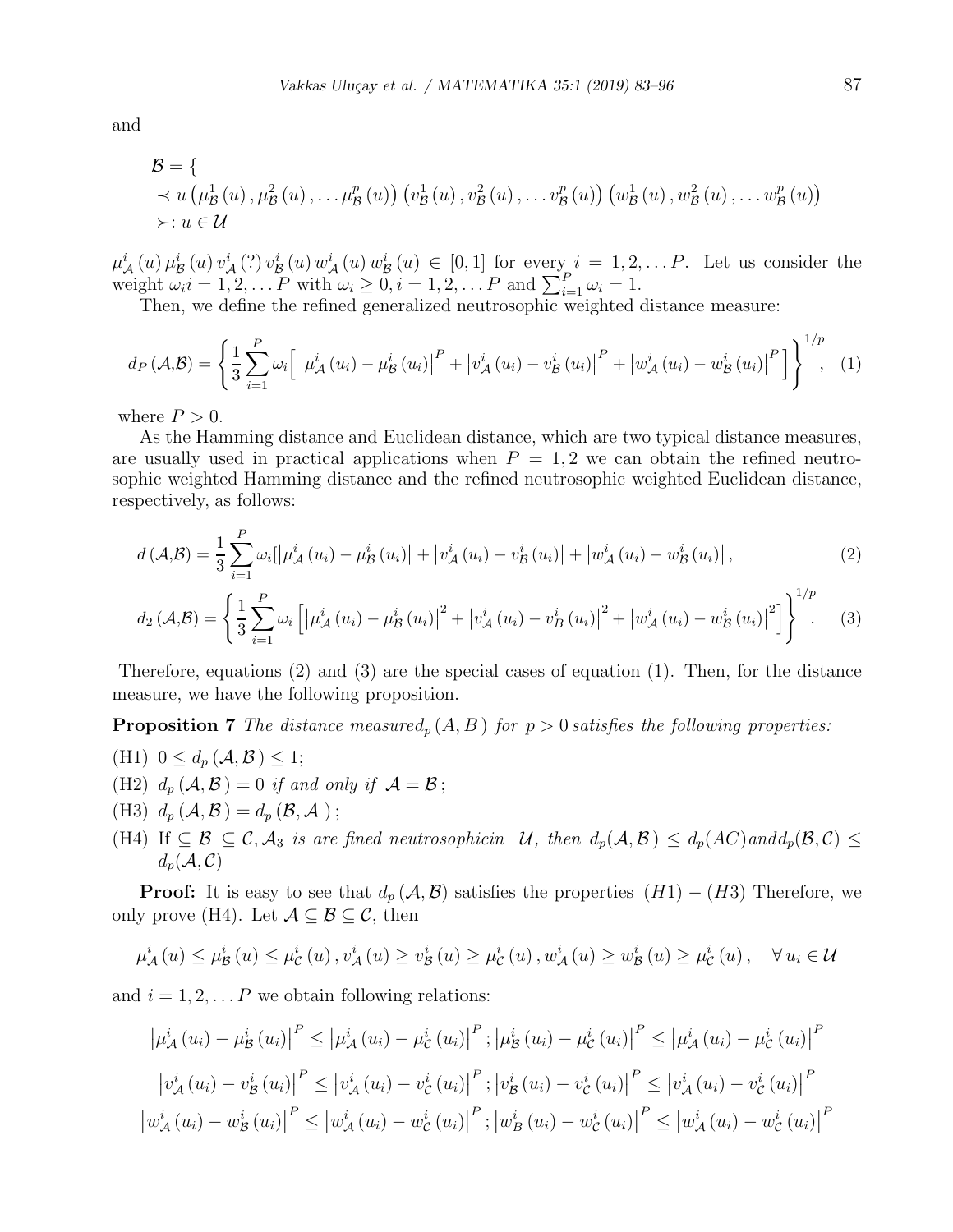Hence,

Hence,  
\n
$$
\left|\mu_{\mathcal{A}}^{i}(u_{i}) - \mu_{\mathcal{B}}^{i}(u_{i})\right|^{P} + \left|v_{\mathcal{A}}^{i}(u_{i}) - v_{\mathcal{B}}^{i}(u_{i})\right|^{P} + \left|w_{\mathcal{A}}^{i}(u_{i}) - w_{\mathcal{B}}^{i}(u_{i})\right|^{P}
$$
\n
$$
\leq \left|\mu_{\mathcal{A}}^{i}(u_{i}) - \mu_{\mathcal{C}}^{i}(u_{i})\right|^{P} + \left|v_{\mathcal{A}}^{i}(u_{i}) - v_{\mathcal{C}}^{i}(u_{i})\right|^{P} + \left|w_{\mathcal{A}}^{i}(u_{i}) - w_{\mathcal{C}}^{i}(u_{i})\right|^{P}
$$
\n
$$
\left|\mu_{\mathcal{B}}^{i}(u_{i}) - \mu_{\mathcal{C}}^{i}(u_{i})\right|^{P} + \left|v_{\mathcal{B}}^{i}(u_{i}) - v_{\mathcal{C}}^{i}(u_{i})\right|^{P} + \left|w_{\mathcal{B}}^{i}(u_{i}) - w_{\mathcal{C}}^{i}(u_{i})\right|^{P}
$$
\n
$$
\leq \left|\mu_{\mathcal{A}}^{i}(u_{i}) - \mu_{\mathcal{C}}^{i}(u_{i})\right|^{P} + \left|v_{\mathcal{A}}^{i}(u_{i}) - v_{\mathcal{C}}^{i}(u_{i})\right|^{P} + \left|w_{\mathcal{A}}^{i}(u_{i}) - w_{\mathcal{C}}^{i}(u_{i})\right|^{P}
$$
\n
$$
d_{\lambda}(\mathcal{A}, \mathcal{C}) \geq d_{\lambda}(\mathcal{A}, \mathcal{B}) \text{ and } d_{\lambda}(\mathcal{A}, \mathcal{C}) \geq d_{\lambda}(\mathcal{B}, \mathcal{C}) \text{ for } \lambda > 0.
$$

Example 8: Assume that we have the following three refined neutrosophic weighted Hamming distance and the refined neutrosophic weighted Euclidean distance, in a universe of discourse  $u \in \mathcal{U}$ : let  $\omega_1 = 0.2, \omega_2 = 0.4, \omega_3 = 0.4$ .

$$
\mathcal{A} = \langle u, (0.8, 0.5, 0.6), (0.3, 0.1, 0.5), (0.2, 0.3, 0.4) \rangle
$$
\n
$$
\mathcal{B} = \langle u, (0.5, 0.7, 0.6), (0.23, 0.3, 0.4), (0.1, 0.3, 0.2) \rangle
$$
\n
$$
d(\mathcal{A}, \mathcal{B}) = \frac{1}{3} \sum_{i=1}^{P} \omega_i \left[ \left| \mu_A^i (u_i) - \mu_B^i (u_i) \right| + \left| v_A^i (u_i) - v_B^i (u_i) \right| + \left| w_A^i (u_i) - w_B^i (u_i) \right| \right]
$$
\n
$$
= \frac{1}{3} \left[ \frac{\omega_1 \left( \left| \mu_A^1 (u_1) - \mu_B^1 (u_1) \right| + \left| v_A^1 (u_1) - v_B^1 (u_1) \right| + \left| w_A^1 (u_1) - w_B^1 (u_1) \right| \right)}{+ \omega_2 \left( \left| \mu_A^2 (u_2) - \mu_B^2 (u_2) \right| + \left| v_A^2 (u_2) - v_B^2 (u_2) \right| + \left| w_A^2 (u_2) - w_B^2 (u_2) \right| \right)} \right]
$$
\n
$$
= \frac{1}{3} \left[ 0.2 \left( \left| 0.8 - 0.5 \right| + \left| 0.3 - 0.2 \right| + \left| 0.2 - 0.1 \right| \right) + 0.4 \left( \left| 0.5 - 0.7 \right| + \left| 0.1 - 0.3 \right| + \left| 0.3 - 0.3 \right| \right) + 0.4 \left( \left| 0.6 - 0.6 \right| + \left| 0.5 - 0.4 \right| + \left| 0.4 - 0.2 \right| \right) \right]
$$
\n
$$
= \frac{1}{3} \left[ (0.2 \left( 0.3 + 0.1 + 0.1 \right)) + (0.4 \left( 0.2 + 0.2 \right)) + (0.4 \left( 0.1 + 0.2 \right)) \right]
$$
\n
$$
= d(\mathcal{A}, \mathcal{B})
$$

$$
d_2(\mathcal{A}, \mathcal{B}) = \left\{ \frac{1}{3} \sum_{i=1}^{P} \omega_i [\left| \mu_{\mathcal{A}}^i (u_i) - \mu_{\mathcal{B}}^i (u_i) \right|^2 + \left| v_{\mathcal{A}}^i (u_i) - v_{\mathcal{B}}^i (u_i) \right|^2 + \left| w_{\mathcal{A}}^i (u_i) - w_{\mathcal{B}}^i (u_i) \right|^2 \right\}^{1/2}
$$
  
\n
$$
= \left\{ \begin{array}{l} \frac{1}{3} [\omega_1 \left( \left| \mu_{\mathcal{A}}^1 (u_1) - \mu_{\mathcal{B}}^1 (u_1) \right|^2 + \left| v_{\mathcal{A}}^1 (u_1) - v_{\mathcal{B}}^1 (u_1) \right|^2 + \left| w_{\mathcal{A}}^1 (u_1) - w_{\mathcal{B}}^1 (u_1) \right|^2 \right) \right\}^{1/2}
$$
  
\n
$$
+ \omega_2 \left( \left| \mu_{\mathcal{A}}^2 (u_2) - \mu_{\mathcal{B}}^2 (u_2) \right|^2 + \left| v_{\mathcal{A}}^2 (u_2) - v_{\mathcal{B}}^2 (u_2) \right|^2 + \left| w_{\mathcal{A}}^2 (u_2) - w_{\mathcal{B}}^2 (u_2) \right|^2 \right\}
$$
  
\n
$$
+ \omega_3 \left( \left| \mu_{\mathcal{A}}^3 (u_3) - \mu_{\mathcal{B}}^3 (u_3) \right|^2 + \left| v_{\mathcal{A}}^3 (u_3) - v_{\mathcal{B}}^3 (u_3) \right|^2 + \left| w_{\mathcal{A}}^3 (u_3) - w_{\mathcal{B}}^3 (u_3) \right|^2 \right)\right\}
$$
  
\n
$$
= \begin{cases} \frac{1}{3} [0.2 \left( [0.8 - 0.5]^2 + [0.3 - 0.2]^2 + [0.2 - 0.1]^2 \right) \\ +0.4 ([0.5 - 0.7]^2 + [0.1 - 0.3]^2 + [0.3 - 0.3]^2] \\ +0.4 ([0.6 - 0.6]^2 + [0.5 - 0.4]^2 + [0.4 - 0.
$$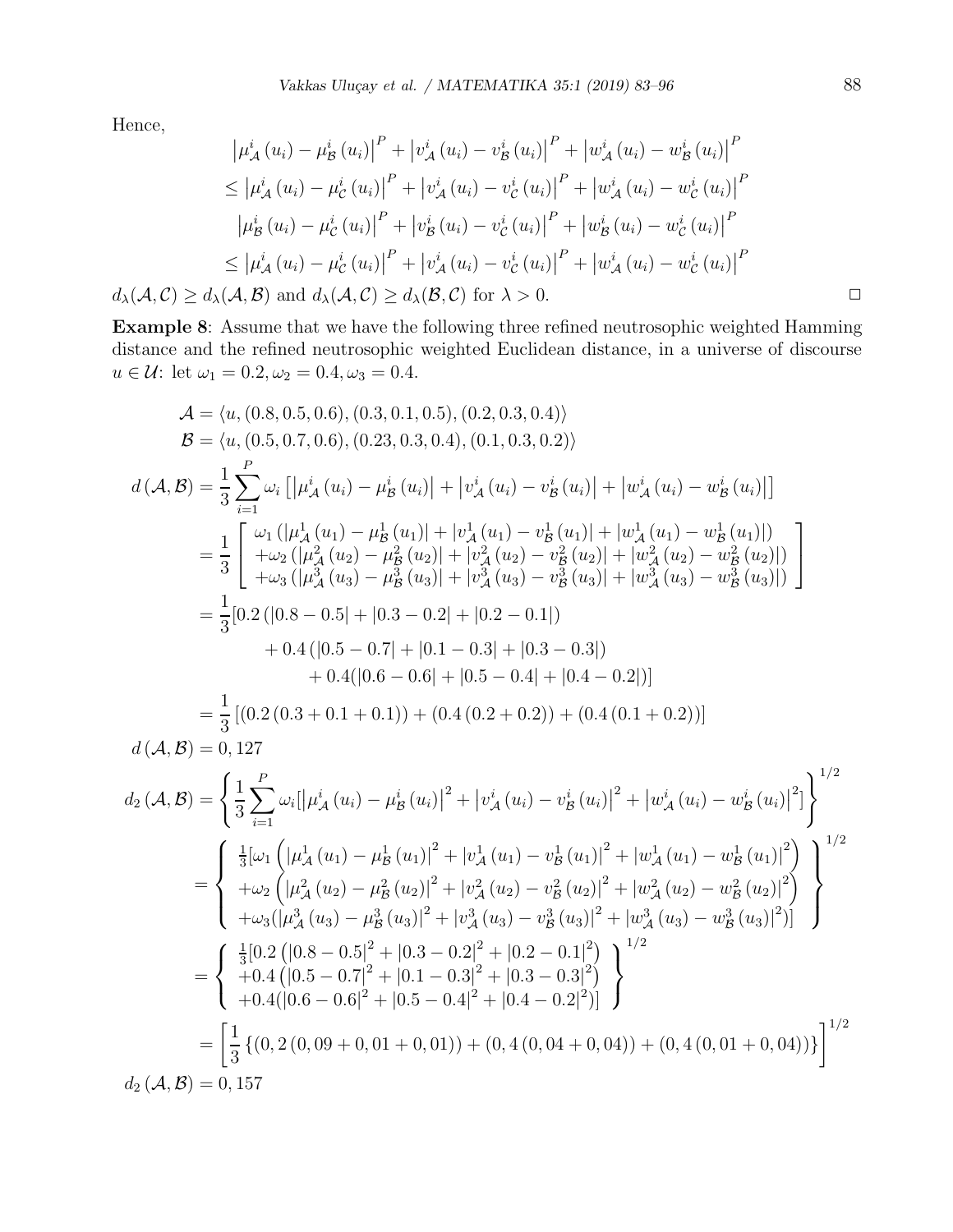Definition 9 Let

$$
\mathcal{A} = \{ (\mu_{\mathcal{A}}^{1}(u), \mu_{\mathcal{A}}^{2}(u), \dots, \mu_{\mathcal{A}}^{p}(u)) (v_{\mathcal{A}}^{1}(u), v_{\mathcal{A}}^{2}(u), \dots, v_{\mathcal{A}}^{p}(u)) (w_{\mathcal{A}}^{1}(u), w_{\mathcal{A}}^{2}(u), \dots, w_{\mathcal{A}}^{p}(u)) \}
$$
  
  $\succ : u \in \mathcal{U} \}$ 

and

$$
\mathcal{B} = \{ \times u \left( \mu_{\mathcal{B}}^1(u), \mu_{\mathcal{B}}^2(u), \ldots, \mu_{\mathcal{B}}^p(u) \right) \left( v_{\mathcal{B}}^1(u), v_{\mathcal{B}}^2(u), \ldots, v_{\mathcal{B}}^p(u) \right) \left( w_{\mathcal{B}}^1(u), w_{\mathcal{B}}^2(u), \ldots, w_{\mathcal{B}}^p(u) \right) \}
$$
  
 
$$
\succ : u \in \mathcal{U} \}
$$

be two refined neutrosophic sets. Then, hybrid similarity measure between refined neutrosophic sets  $A$  and  $B$  denoted

$$
Hybd\left(\mathcal{A},\mathcal{B}\right) = \varphi\left(\frac{1}{3}\sum_{i=1}^{P}\omega_{i}\left[\left|\mu_{\mathcal{A}}^{i}\left(u_{i}\right)-\mu_{\mathcal{B}}^{i}\left(u_{i}\right)\right|+\left|v_{\mathcal{A}}^{i}\left(u_{i}\right)+v_{\mathcal{B}}^{i}\left(u_{i}\right)\right|+\left|w_{\mathcal{A}}^{i}\left(u_{i}\right)-w_{\mathcal{B}}^{i}\left(u_{i}\right)\right|\right]\right) + (1-\varphi)\left(\frac{1}{3}\sum_{i=1}^{P}\omega_{i}\left[\left|\mu_{\mathcal{A}}^{i}\left(u_{i}\right)-\mu_{\mathcal{B}}^{i}\left(u_{i}\right)\right|^{2}+\left|v_{\mathcal{A}}^{i}\left(u_{i}\right)+v_{\mathcal{B}}^{i}\left(u_{i}\right)\right|^{2}+\left|w_{\mathcal{A}}^{i}\left(u_{i}\right)-w_{\mathcal{B}}^{i}\left(u_{i}\right)\right|^{2}\right]\right)^{1/2}
$$

for  $i = 1, 2, \ldots, P$ . Note that similarity and distance (dissimilarity) measures are complementary: when the first increases, the second decreases. Normalized distance measure and similarity measure below are dual concepts. Thus,

$$
\delta(\mathcal{A}, \mathcal{B}) = 1 - Hybd(\mathcal{A}, \mathcal{B})
$$

and vice versa. The properties of distance measures below are complementary to those of similarity measures.

Remark: Then, to compare hybrid similarity measures, the positive ideal refined neutrosophic solution and negative ideal refined neutrosophic solution are defined as;

$$
\varphi_i^+ = \left\langle \frac{\max\left(\mu_{\mathcal{A}}^1(u), \mu_{\mathcal{A}}^2(u), \ldots, \mu_{\mathcal{A}}^p(u)\right) + \min\left(v_{\mathcal{A}}^1(u), v_{\mathcal{A}}^2(u), \ldots, v_{\mathcal{A}}^p(u)\right) + \min\left(w_{\mathcal{A}}^1(u), w_{\mathcal{A}}^2(u), \ldots, w_{\mathcal{A}}^p(u)\right)}{3}\right\rangle
$$
  

$$
\varphi_i^- = \left\langle \frac{\min\left(\mu_{\mathcal{A}}^1(u), \mu_{\mathcal{A}}^2(u), \ldots, \mu_{\mathcal{A}}^p(u)\right) + \max\left(v_{\mathcal{A}}^1(u), v_{\mathcal{A}}^2(u), \ldots, v_{\mathcal{A}}^p(u)\right) + \max\left(w_{\mathcal{A}}^1(u), w_{\mathcal{A}}^2(u), \ldots, w_{\mathcal{A}}^p(u)\right)}{3}\right\rangle
$$

respectively, for  $i = 1, 2, \ldots, n$ .

**Proposition 10** The similarity measure  $\delta_p(\mathcal{A}, \mathcal{B})$  for  $p > 0$  satisfies the following properties;

(HD1)  $0 \leq \delta_p(\mathcal{A}, \mathcal{B}) \leq 1;$ (HD2)  $\delta_p(\mathcal{A}, \mathcal{B}) = 1$  if and only if  $\mathcal{A} = \mathcal{B}$ ; (HD3)  $\delta_p(\mathcal{A}, \mathcal{B}) = \delta_p(\mathcal{B}, \mathcal{A})$ ; (HD4) If  $\subseteq \mathcal{B} \subseteq \mathcal{C}, \mathcal{C}$  is a refined neutrosophic in U, then  $\delta_p(\mathcal{A}, \mathcal{C}) \leq \delta_p(\mathcal{A}, \mathcal{B})$  and

$$
\delta_{p}\left(\mathcal{A},\mathcal{C}\right)\leq\delta_{p}\left(\mathcal{B},\mathcal{C}\right)
$$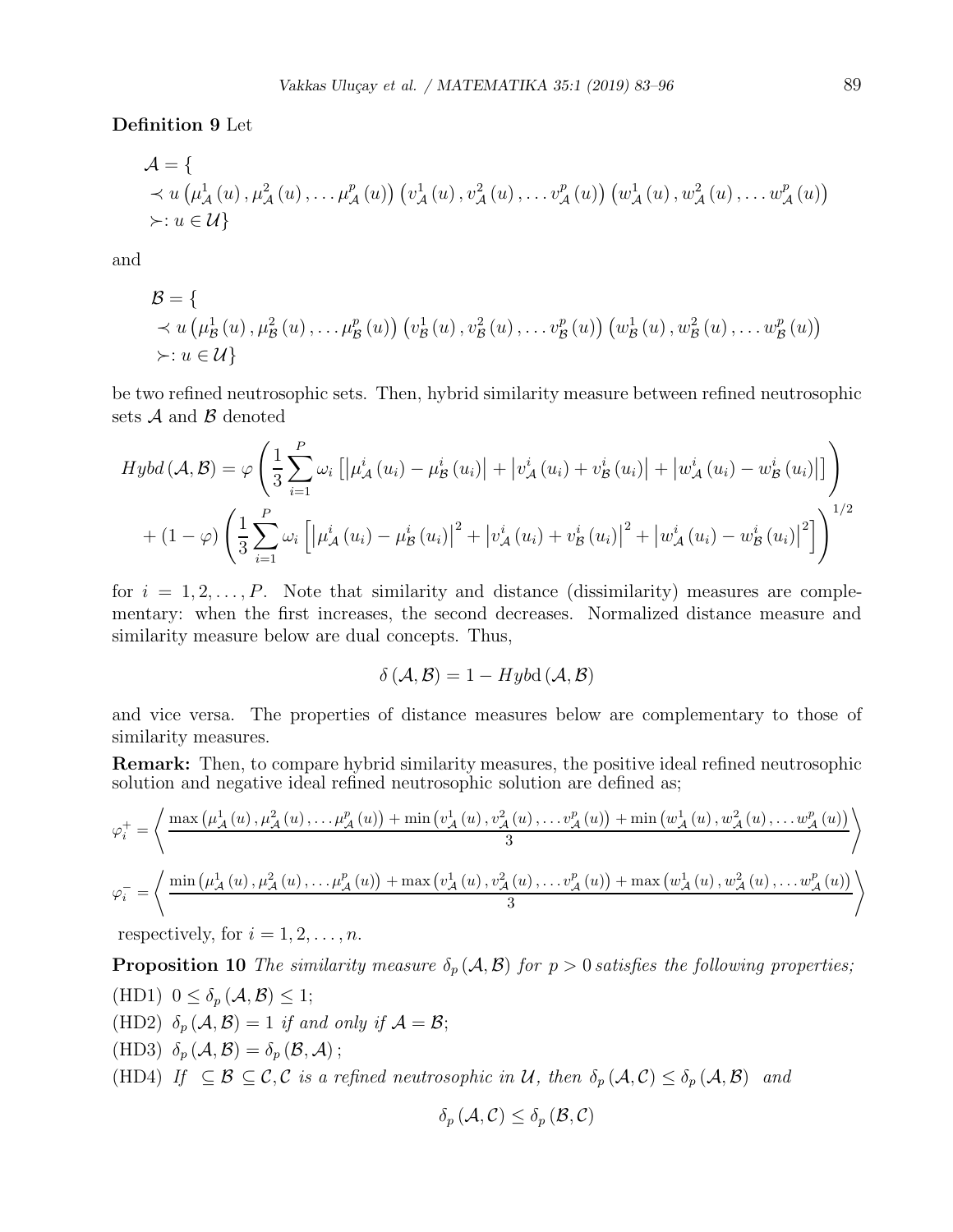Assume that there are two refined neutrosophic

$$
\mathcal{A} = \{ \times u \left( \mu_{\mathcal{A}}^1(u), \mu_{\mathcal{A}}^2(u), \ldots, \mu_{\mathcal{A}}^p(u) \right) \left( v_{\mathcal{A}}^1(u), v_{\mathcal{A}}^2(u), \ldots, v_{\mathcal{A}}^p(u) \right) \left( w_{\mathcal{A}}^1(u), w_{\mathcal{A}}^2(u), \ldots, w_{\mathcal{A}}^p(u) \right) \}
$$
  
  $\succ : u \in \mathcal{U} \}$ 

and

$$
\mathcal{B} = \{ \times u \left( \mu_{\mathcal{B}}^{1}(u), \mu_{\mathcal{B}}^{2}(u), \ldots, \mu_{\mathcal{B}}^{p}(u) \right) \left( v_{\mathcal{B}}^{1}(u), v_{\mathcal{B}}^{2}(u), \ldots, v_{\mathcal{B}}^{p}(u) \right) \left( w_{\mathcal{B}}^{1}(u), w_{\mathcal{B}}^{2}(u), \ldots, w_{\mathcal{B}}^{p}(u) \right) \}
$$
  
  $\succ : u \in \mathcal{U} \}$ 

in a universe of distance  $\forall u_i \in \mathcal{U}$ . Thus, according to the relationship between the distance and the similarity measure, we can obtain the following refined neutrosophic similarity measure:

$$
\delta (\mathcal{A}, \mathcal{B}) = 1 - Hybd (\mathcal{A}, \mathcal{B})
$$
  
=  $1 - \left( \varphi \left( \frac{1}{3} \sum_{i=1}^{P} \omega_i \left[ \left| \mu_{\mathcal{A}}^i (u_i) - \mu_{\mathcal{B}}^i (u_i) \right| + \left| v_{\mathcal{A}}^i (u_i) + v_{\mathcal{B}}^i (u_i) \right| + \left| w_{\mathcal{A}}^i (u_i) - w_{\mathcal{B}}^i (u_i) \right| \right] \right) +$   

$$
(1 - \varphi) \left( \frac{1}{3} \sum_{i=1}^{P} \omega_i \left[ \left| \mu_{\mathcal{A}}^i (u_i) - \mu_{\mathcal{B}}^i (u_i) \right|^2 + \left| v_{\mathcal{A}}^i (u_i) + v_{\mathcal{B}}^i (u_i) \right|^2 + \left| w_{\mathcal{A}}^i (u_i) - w_{\mathcal{B}}^i (u_i) \right|^2 \right] \right)^{1/2} \right) (4)
$$

Obviously, we can easily prove that  $\delta_1(A,B)$  satisfied the properties  $(HD1) - (HD4)$  in proposition 10 by the relationship between the distance and the similarity measure and the proof of proposition 7, which is omitted here.

Furthermore, we can also propose another refined neutrosophic similarity measure:

$$
\delta_{2}(\mathcal{A}, \mathcal{B}) = \frac{1 - Hybd(\mathcal{A}, \mathcal{B})}{1 + Hybd(\mathcal{A}, \mathcal{B})}
$$
\n
$$
1 - \left( \begin{array}{c} \varphi\left(\frac{1}{3}\sum_{i=1}^{P}\omega_{i}\left[|\mu_{\mathcal{A}}^{i}(u_{i}) - \mu_{\mathcal{B}}^{i}(u_{i})| + |v_{\mathcal{A}}^{i}(u_{i}) + v_{\mathcal{B}}^{i}(u_{i})| + |w_{\mathcal{A}}^{i}(u_{i}) - w_{\mathcal{B}}^{i}(u_{i})| \right] \right) + \\ \frac{1 - \left( \begin{array}{c} \left(1 - \varphi\right)\left(\frac{1}{3}\sum_{i=1}^{P}\omega_{i}\left[|\mu_{\mathcal{A}}^{i}(u_{i}) - \mu_{\mathcal{B}}^{i}(u_{i})|^{2} + |v_{\mathcal{A}}^{i}(u_{i}) + v_{\mathcal{B}}^{i}(u_{i})|^{2} + |w_{\mathcal{A}}^{i}(u_{i}) - w_{\mathcal{B}}^{i}(u_{i})|^{2} \right] \right)^{1/2} \right) \\ \frac{1}{1 + \left( \begin{array}{c} \varphi\left(\frac{1}{3}\sum_{i=1}^{P}\omega_{i}\left[|\mu_{\mathcal{A}}^{i}(u_{i}) - \mu_{\mathcal{B}}^{i}(u_{i})| + |v_{\mathcal{A}}^{i}(u_{i}) + v_{\mathcal{B}}^{i}(u_{i})| + |w_{\mathcal{A}}^{i}(u_{i}) - w_{\mathcal{B}}^{i}(u_{i})| \right] \right) + \\ \frac{1}{1 + \left( \left(1 - \varphi\right)\left(\frac{1}{3}\sum_{i=1}^{P}\omega_{i}\left[|\mu_{\mathcal{A}}^{i}(u_{i}) - \mu_{\mathcal{B}}^{i}(u_{i})|^{2} + |v_{\mathcal{A}}^{i}(u_{i}) + v_{\mathcal{B}}^{i}(u_{i})|^{2} + |w_{\mathcal{A}}^{i}(u_{i}) - w_{\mathcal{B}}^{i}(u_{i})|^{2} \right) \right)^{1/2} \end{array} \right) \end{array} \tag{5}
$$

Then, the similarity measure  $\delta_2(A, \mathcal{B})$  also satisfied the properties (HD1) – (HD4) in Proposition 2.

**Proof:** It is easy to see that  $\delta_2(\mathcal{A}, \mathcal{B})$  satisfies the properties(HD1) – (HD3). Therefore, we only property have to prove (HD4)

As we obtain  $\delta_p$   $(\mathcal{A}, \mathcal{B}) \leq \delta_p$   $(\mathcal{A}, \mathcal{C})$  and  $\delta_p$   $(\mathcal{B}, \mathcal{C}) \leq \delta_p$   $(\mathcal{A}, \mathcal{C})$  for  $p > 0$  from the property (H4) in proposition 1, there are  $1 - \delta_p(\mathcal{A}, \mathcal{B}) \geq 1 - \delta_p(\mathcal{A}, \mathcal{C})$ ,  $1 - \delta_p(\mathcal{B}, \mathcal{C}) \geq 1 - \delta_p(\mathcal{A}, \mathcal{C})$ .

 $1+\delta_p(\mathcal{A}, \mathcal{B}) \leq 1+\delta_p(\mathcal{A}, \mathcal{C})$  and  $1+\delta_p(\mathcal{B}, \mathcal{C}) \leq 1+\delta_p(\mathcal{A}, \mathcal{C})$ . Then, there are the following inequalities:

$$
\frac{1-d_p(\mathcal{A}, \mathcal{B})}{1+d_p(\mathcal{A}, \mathcal{B})} \ge \frac{1-d_p(\mathcal{A}, \mathcal{C})}{1+d_p(\mathcal{A}, \mathcal{C})} \quad \text{and} \quad \frac{1-d_p(\mathcal{B}, \mathcal{C})}{1+d_p(\mathcal{B}, \mathcal{C})} \ge \frac{1-d_p(\mathcal{A}, \mathcal{C})}{1+d_p(\mathcal{A}, \mathcal{C})}
$$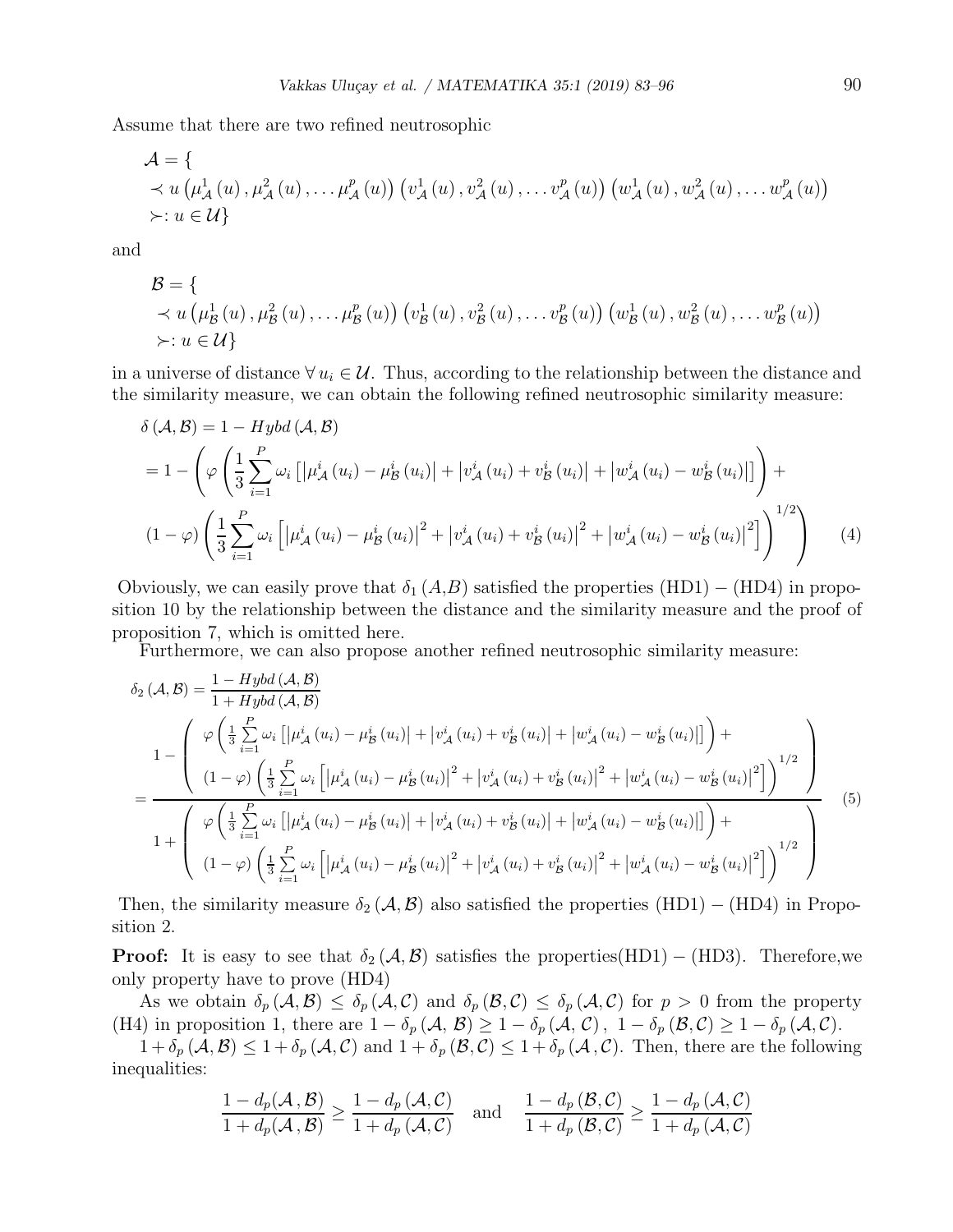Then, there are  $\delta_p(\mathcal{A}, \mathcal{C}) \leq \delta_p(\mathcal{A}, \mathcal{B})$  and  $\delta_p(\mathcal{A}, \mathcal{C}) \leq \delta_p(\mathcal{B}, \mathcal{C})$ . Hence, the property (HD4) is satisfied.  $\square$ 

Example 11: Assume that we have the following two refined neutrosophic hybrid similarity measure in a universe of discourse  $u \in \mathcal{U}$ ; let  $\omega_1 = 0.2, \omega_2 = 0.3, \omega_3 = 0.5$ 

$$
A = \langle u, (0.5, 0.5, 0.3), (0.8, 0.1, 0.2), (0.2, 0.8, 0.9) \rangle
$$
\n
$$
B = \langle u, (0.5, 0.1, 0.6), (0.2, 0.3, 0.9), (0.6, 0.3, 0.2) \rangle
$$
\n
$$
Hybd(A, B) = \left( \varphi \left( \frac{1}{3} \sum_{i=1}^{P} \omega_i \left[ \left| \mu_A^i (u_i) - \mu_B^i (u_i) \right| + \left| v_A^i (u_i) + v_B^i (u_i) \right| + \left| w_A^i (u_i) - w_B^i (u_i) \right| \right] \right) +
$$
\n
$$
(1 - \varphi) \left( \frac{1}{3} \sum_{i=1}^{P} \omega_i \left[ \left| \mu_A^i (u_i) - \mu_B^i (u_i) \right|^2 + \left| v_A^i (u_i) + v_B^i (u_i) \right|^2 + \left| w_A^i (u_i) - w_B^i (u_i) \right|^2 \right) \right)^{1/2} \right)
$$
\n
$$
= \left( \varphi \left( \frac{1}{3} \left[ \frac{\omega_1 (\left| \mu_A^1 (u_1) - \mu_B^1 (u_1) \right| + \left| v_A^1 (u_1) - v_B^1 (u_1) \right| + \left| v_A^1 (u_1) - v_B^1 (u_1) \right| \right) + \left| w_A^2 (u_2) - w_B^2 (u_2) \right| \right) \right)
$$
\n
$$
= \left( \frac{\varphi \left( \frac{1}{3} \left[ \frac{\omega_1 (\left| \mu_A^1 (u_1) - \mu_B^1 (u_1) \right| + \left| v_A^3 (u_2) - v_B^2 (u_2) \right| + \left| w_A^3 (u_3) - w_B^3 (u_3) \right| \right)}{\left| + \left| w_A^3 (u_3) - \mu_B^3 (u_3) \right| + \left| v_A^3 (u_3) - v_B^3 (u_2) \right| \right)^2 + \left| w_A^3 (u_1) - w_B^1 (u_1) \right|^2 \right)}
$$
\n
$$
+ (1 - \varphi) \left\{ \frac{
$$

## 4 Medical Diagnosis Using the Hybrid Similarity Measure

We consider a medical diagnosis problem from practical point of view for illustration of the proposed approach. Medical diagnosis comprises of uncertainties and increased volume of information available to physicians from new medical technologies. The process of classifying different set of symptoms under a single name of a disease is a very difficult task. In some practical situations, there exists possibility of each element within a lower and an upper approximation of refined neutrosophic sets. It can deal with the medical diagnosis involving more indeterminacy. Actually this approach is more flexible and easy to use. The proposed similarity measure among the patients versus symptoms and symptoms versus diseases will provide the proper medical diagnosis. The main feature of this proposed approach is that it considers truth membership, indeterminate and false membership of each element between two approximations of refined neutrosophic sets by taking one time inspection for diagnosis.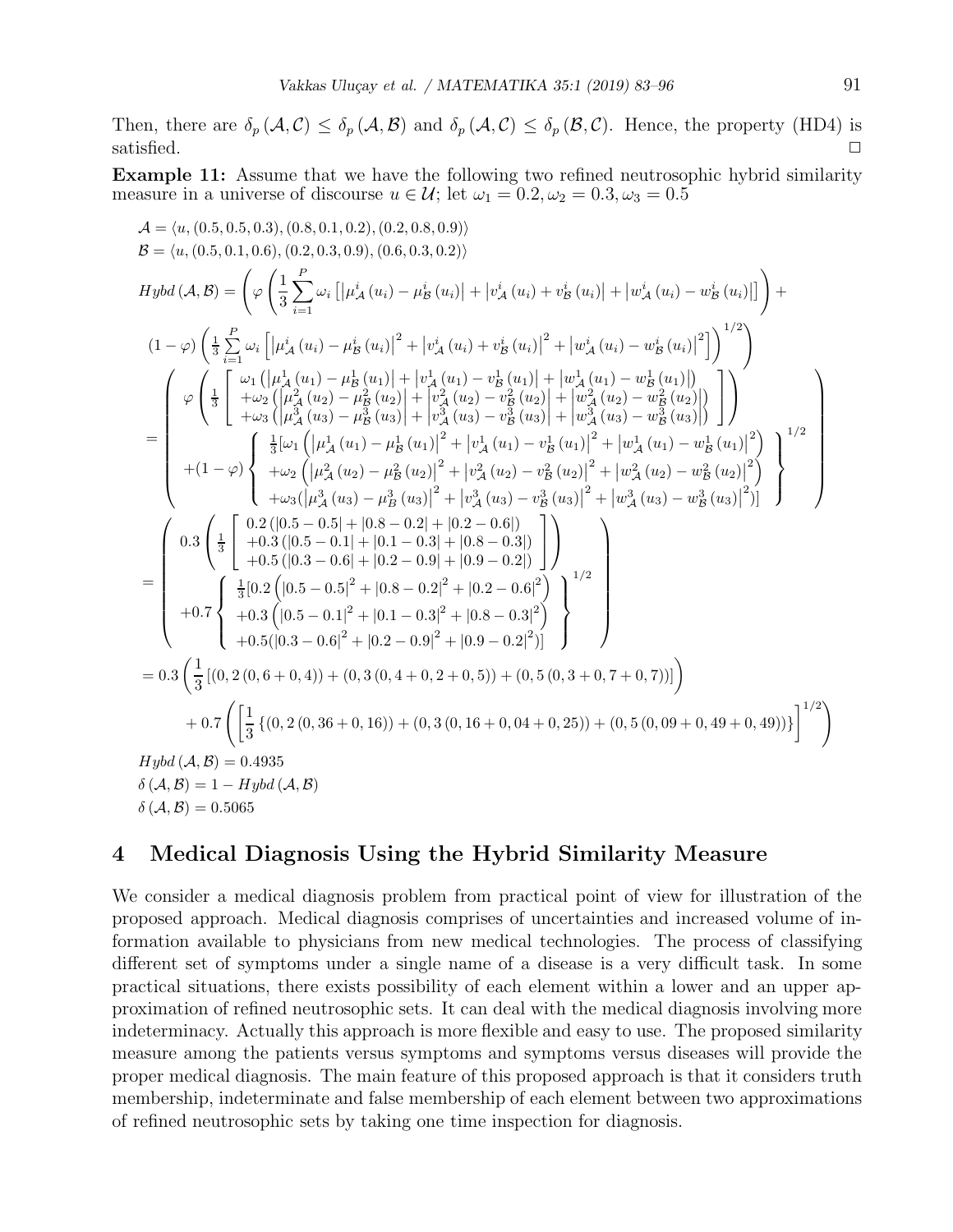Now, an example of a medical diagnosis is presented. Let  $P = \{\text{Erol}, \text{Harun}, \text{Deniz}\}\)$ a set of patients,  $D = \{Viral Fever, Tuberculosis, Throat\}$  disease be a set of diseases and S={Throat pain, headache, body pain}be a set of symptoms. Our solution is to examine the patient at different time intervals (three times a day), which in turn give arise to different truth membership, indeterminate and false membership function for each patient in Table 1-Table 8. Let  $\omega_1 = 0.2, \omega_2 = 0.5, \omega_3 = 0.3$ . Let the samples be taken at three different timings in a day (in 07:00, 15:00 and 23:00)

| Q     | Throat pain                                                         | Headache                                                            | Body Pain                                                           |
|-------|---------------------------------------------------------------------|---------------------------------------------------------------------|---------------------------------------------------------------------|
| Erol  | $\langle (0.1, 0.3, 0.6), (0.3, 0.8, 0.3), (0.3, 0.3, 0.4) \rangle$ | $\langle (0.1, 0.5, 0.6), (0.3, 0.5, 0.8)(0.9, 0.3, 0.7) \rangle$   | $(0.7, 0.2, 0.1), (0.5, 0.6, 0.3)(0.2, 0.3, 0.4)$                   |
|       | $(0.8, 0.2, 0.9), (0.7, 0.4, 0.4)(0.2, 0.7, 0.5)$                   | $\langle (0.5, 0.5, 0.5), (0.6, 0.3, 0.5), (0.4, 0.3, 0.5) \rangle$ | $( (0.5, 0.5, 0.3), (0.3, 0.4, 0.5) (0.3, 0.2, 0.2) )$              |
|       | $( (0.9, 0.5, 0.6), (0.3, 0.3, 0.5) (0.2, 0.3, 0.4) )$              | $\langle (0.6, 0.7, 0.8), (0.5, 0.3, 0.5)(0.5, 0.4, 0.1) \rangle$   | $(0.1, 0.3, 0.1), (0.6, 0.9, 0.3)(0.2, 0.4, 0.4)$                   |
| Harun | $(0.6, 0.5, 0.5), (0.5, 0.4, 0.5)(0.4, 0.3, 0.4)$                   | $\langle (0.1, 0.5, 0.6), (0.6, 0.7, 0.5)(0.3, 0.3, 0.4) \rangle$   | $(0.8, 0.6, 0.6), (0.5, 0.6, 0.4)(0.4, 0.3, 0.5)$                   |
|       | $\langle (0.3, 0.5, 0.6), (0.6, 0.9, 0.4)(0.5, 0.3, 0.9) \rangle$   | $\langle (0.3, 0.3, 0.6), (0.6, 0.7, 0.5)(0.3, 0.3, 0.9) \rangle$   | $( (0.5, 0.2, 0.3), (0.9, 0.6, 0.5) (0.9, 0.3, 0.4) )$              |
|       | $\langle (0.8, 0.7, 0.1), (0.8, 0.7, 0.5)(0.3, 0.7, 0.4) \rangle$   | $\langle (0.8, 0.5, 0.6), (0.5, 0.8, 0.5)(0.8, 0.5, 0.4) \rangle$   | $(0.8, 0.5, 0.7), (0.6, 0.5, 0.4)(0.5, 0.3, 0.4)$                   |
| Deniz | $(0.8, 0.6, 0.6), (0.6, 0.6, 0.6)$ $(0.6, 0.7, 0.5)$                | $\langle (0.1, 0.5, 0.6), (0.9, 0.6, 0.8)(0.9, 0.5, 0.7) \rangle$   | $\langle (0.4, 0.5, 0.6), (0.7, 0.6, 0.6), (0.7, 0.8, 0.6) \rangle$ |
|       | $( (0.1, 0.3, 0.6), (0.8, 0.8, 0.7) (0.8, 0.5, 0.9) )$              | $\langle (0.7, 0.4, 0.2), (0.9, 0.8, 0.8), (0.6, 0.8, 0.5) \rangle$ | $( (0.5, 0.2, 0.3), (0.8, 0.9, 0.7) (0.9, 0.5, 0.5) )$              |
|       | $\langle (0.8, 0.5, 0.6), (0.6, 0.7, 0.9)(0.6, 0.9, 0.5) \rangle$   | $\langle (0.9, 0.5, 0.7), (0.6, 0.8, 0.7), (0.5, 0.8, 0.6) \rangle$ | $( (0.7, 0.2, 0.1), (0.8, 0.6, 0.9) (0.5, 0.9, 0.9) )$              |

Table 1: Q (The Relation Between Patient and Symptoms)

Table 2: R (The Relation Among Symptoms and Diseases)

|             | Viral Fever- | Tuberculosis                                                                                                                                                                                                | Typhoid |
|-------------|--------------|-------------------------------------------------------------------------------------------------------------------------------------------------------------------------------------------------------------|---------|
| Throat pain |              | $\langle (0.2, 0.5, 0.6), (0.3, 0.1, 0.6), (0.2, 0.8, 0.4) \rangle$ $\langle (0.6, 0.5, 0.7), (0.2, 0.1, 0.5), (0.4, 0.3, 0.4) \rangle$ $\langle (0.1, 0.5, 0.6), (0.3, 0.1, 0.2), (0.5, 0.3, 0.7) \rangle$ |         |
| Headache    |              | $\langle (0.4, 0.5, 0.6), (0.2, 0.7, 0.5), (0.7, 0.4, 0.1) \rangle$ $\langle (0.7, 0.2, 0.1), (0.5, 0.7, 0.3), (0.3, 0.2, 0.4) \rangle$ $\langle (0.3, 0.2, 0.3), (0.3, 0.1, 0.8), (0.9, 0.3, 0.4) \rangle$ |         |
| Body Pain   |              | $\langle (0.9, 0.5, 0.7), (0.6, 0.9, 0.1), (0.5, 0.9, 0.4) \rangle$ $\langle (0.7, 0.5, 0.6), (0.3, 0.1, 0.5), (0.5, 0.3, 0.9) \rangle$ $\langle (0.8, 0.5, 0.6), (0.3, 0.1, 0.5), (0.2, 0.3, 0.4) \rangle$ |         |

Table 3: The Hamming Weighted Distance Refined Neutrosophic Sets Q and R

| Hamming weighted                                                    | Viral Fever | Tuberculosis | Typhoid  |  |  |
|---------------------------------------------------------------------|-------------|--------------|----------|--|--|
| Erol                                                                | 0,231111    | 0,222222     | 0,323333 |  |  |
| Harun                                                               | 0,174444    | 0.222222     | 0.342222 |  |  |
| 0,211111<br>Deniz<br>0,316667<br>0,364444                           |             |              |          |  |  |
| Optimal-Erol(Tuberculosis); Harun(Viral Fever); Deniz(Tuberculosis) |             |              |          |  |  |

Table 4: The Weighted Euclidean Distance Refined Neutrosophic Sets Q and R

| Weighted Euclidean distance                                        | Viral Fever | Tuberculosis | Typhoid  |
|--------------------------------------------------------------------|-------------|--------------|----------|
| Erol                                                               | 0,010957    | 0,01599      | 0,027775 |
| Harun                                                              | 0,003131    | 0,006728     | 0,027159 |
| Deniz                                                              | 0,023368    | 0,008054     | 0,032489 |
| Optimal-Erol(Viral Fever); Harun(Viral Fever); Deniz(Tuberculosis) |             |              |          |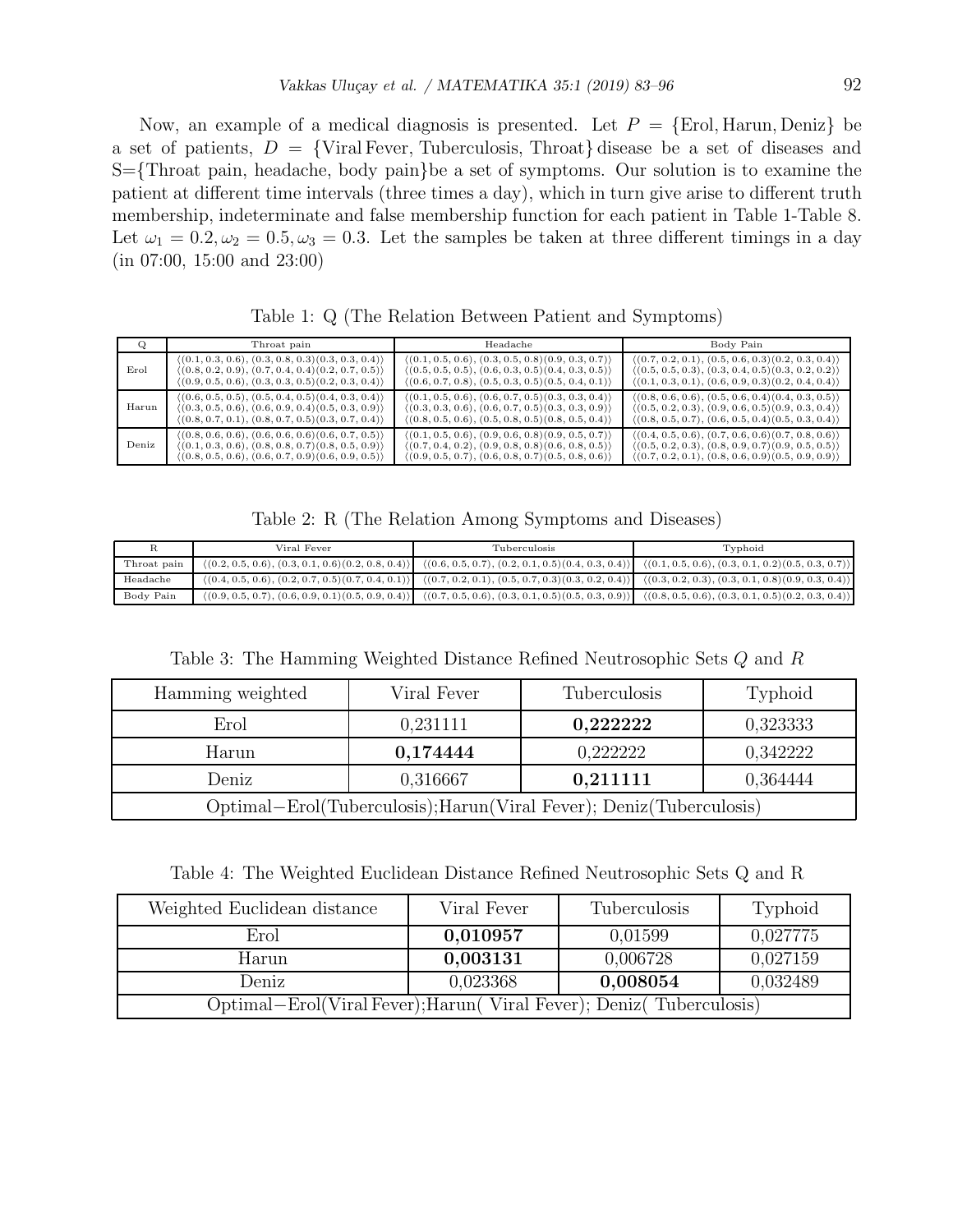| Weighted hybrid                                                    | Viral Fever | Tuberculosis | Typhoid  |  |  |
|--------------------------------------------------------------------|-------------|--------------|----------|--|--|
| Erol                                                               | 0,105623    | 0,133542     | 0,196243 |  |  |
| Harun                                                              | 0,10078     | 0,12956      | 0,206745 |  |  |
| 0,221704<br>0,123797<br>0,190548<br>Deniz                          |             |              |          |  |  |
| Optimal-Erol(Viral Fever); Harun(Viral Fever); Deniz(Tuberculosis) |             |              |          |  |  |

Table 5: The Weighted Hybrid Distance Refined Neutrosophic Sets  $Q$  and  $R$  with  $\varphi_1^+ = 0.43$ 

Table 6: The Weighted Similarity Measure Hybrid Distance Refined Neutrosophic Sets Q and R with  $\varphi_1^+ = 0.43$ .

| Weighted similarity Measure hybrid                                 | Viral Fever | Tuberculosis | Typhoid  |
|--------------------------------------------------------------------|-------------|--------------|----------|
| Erol                                                               | 0,894377    | 0,866458     | 0,803757 |
| Harun                                                              | 0,89922     | 0,87044      | 0,793255 |
| Deniz                                                              | 0.809452    | 0,876203     | 0,778296 |
| Optimal–Erol(Viral Fever); Harun(Viral Fever); Deniz(Tuberculosis) |             |              |          |

Table 7: The Weighted Similarity Measure Hybrid Distance Refined Neutrosophic Sets Q and R with  $\varphi_2^+ = 0.5$ 

| Weighted similarity Measure hybrid                                  | Viral Fever | <b>Tuberculosis</b> | Typhoid  |
|---------------------------------------------------------------------|-------------|---------------------|----------|
| Erol                                                                | 0.878966    | 0,880894            | 0,824446 |
| Harun                                                               | 0,911212    | 0,885525            | 0,815309 |
| Deniz                                                               | 0,829983    | 0,890417            | 0,801533 |
| Optimal-Erol(Tuberculosis); Harun(Viral Fever); Deniz(Tuberculosis) |             |                     |          |

Table 8: The Weighted Similarity Measure Hybrid Distance Refined Neutrosophic Sets Q and R with  $\varphi_2^+ = 0.67$ 

| Weighted similarity Measure hybrid                                  | Viral Fever | Tuberculosis | Typhoid  |
|---------------------------------------------------------------------|-------------|--------------|----------|
| Erol                                                                | 0,84154     | 0,915953     | 0,874691 |
| Harun                                                               | 0,940335    | 0,922159     | 0,86887  |
| Deniz                                                               | 0,879843    | 0,924937     | 0,857965 |
| Optimal-Erol(Tuberculosis); Harun(Viral Fever); Deniz(Tuberculosis) |             |              |          |

# 5 Conclusion

In this paper, a new hybrid similarity measure and a weighted hybrid similarity measure for refined neutrosophic sets are presented and some of its basic properties are discussed. The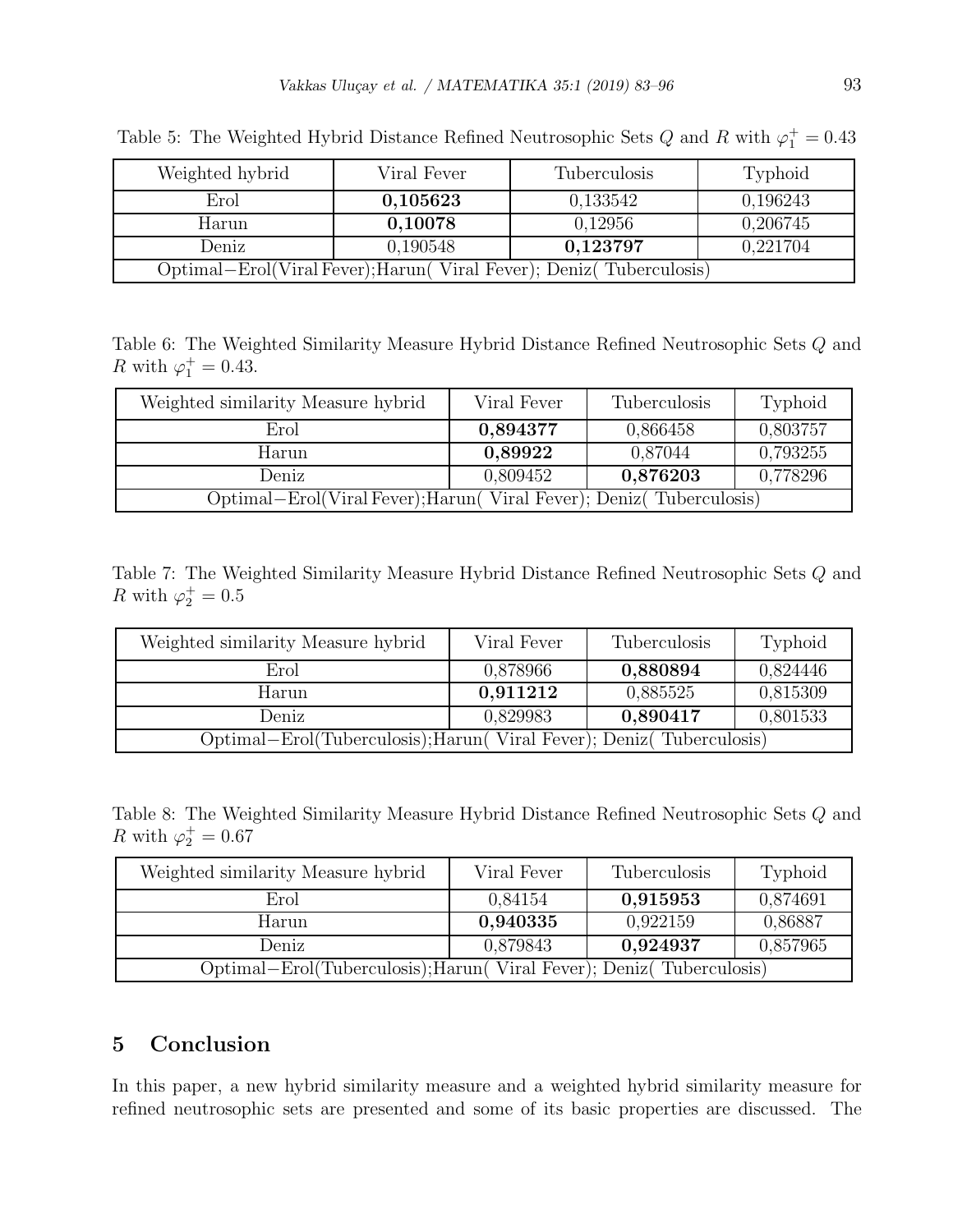proposed hybrid similarity measure enriches the theories and techniques for measuring the degree of hybrid similarity between refined neutrosophic sets. This measure greatly reduces the influence of imprecise measures and provides an extremely intuitive quantification. The effectiveness of the proposed hybrid similarity measure is demonstrated in a numerical example with the help of measure of performance and measure of error (refer to Table 1-8). Moreover, medical diagnosis problems have been exhibited through a hypothetical case study by using this proposed hybrid similarity measure. The authors hope that the proposed concept can be applied in solving realistic multi-criteria decision making problems.

#### Compliance with Ethical Standards

The authors declare that there is no conflict of interests regarding the publication of this paper.

## References

- [1] Zadeh, L. A. Fuzzy Sets, Inform. and Control.1965.8: 338-353.
- [2] Atanassov, K. Intuitionistic fuzzy sets. Fuzzy Sets and Systems. 1986. 20: 87-96.
- [3] Smarandache, F. A. Unifying Field in Logics Neutrosophy: Neutrosophic Probability, Set and Logic. Rehoboth: American Research Press. 1998.
- [4] Shinoj T. K. and S. J. John, Intuitionistic fuzzy multisets and its application in medical diagnosis, World Academy of Science, Engineering and Technology. 2012. 6(2012): 1–28.
- [5] Sebastian S. and T. V. Ramakrishnan, Multi-Fuzzy Sets, International Mathematical Forum. 2010. 5(50): 2471–2476.
- [6] Rajarajeswari, P. and Uma, N. Correlation measure for intuitionistic fuzzy multi sets. International Journal of Research in Engineering and Technology. 2014. 3(1), 611-617.
- [7] Rajarajeswari, P. and Uma, N. On distance and similarity measures of intuitionistic fuzzy multi set. IOSR Journal of Mathematics. 2013. 5(4): 19–23.
- [8] Rajarajeswari, P. and Uma, N. A study of normalized geometric and normalized hamming distance measures in intuitionistic fuzzy multi sets. International Journal of Science and Research, Engineering and Technology. 2013. 2(11): 76–80.
- [9] Rajarajeswari, P. and Uma, N. Intuitionistic fuzzy multi relations. International Journal of Mathematical Archives.2013, 4(10), 244-249.
- [10] Rajarajeswari P. and Uma, N. Zhang and Fu's similarity measure on intuitionistic fuzzy multi sets.International Journal of Innovative Research in Science, Engineering and Technology. 2014. 3(5): 12309–12317.
- [11] Deli, I., Broumi, S. and Ali, M. Neutrosophic soft multi-set theory and its decision making. Neutrosophic Sets and Systems. 2014. 5: 65-76.
- [12] Deli, I. Refined neutrosophic sets and refined neutrosophic soft sets: theory and applications. Handbook of Research on Generalized and Hybrid Set Structures and Applications for Soft Computing. 2016. 321-343.
- [13] Deli,I., Broumi, V. and Smarandache, F. On neutrosophic refined sets and their applications in medical diagnosis, Journal of New Theory. 2015. 6(2015): 88-98.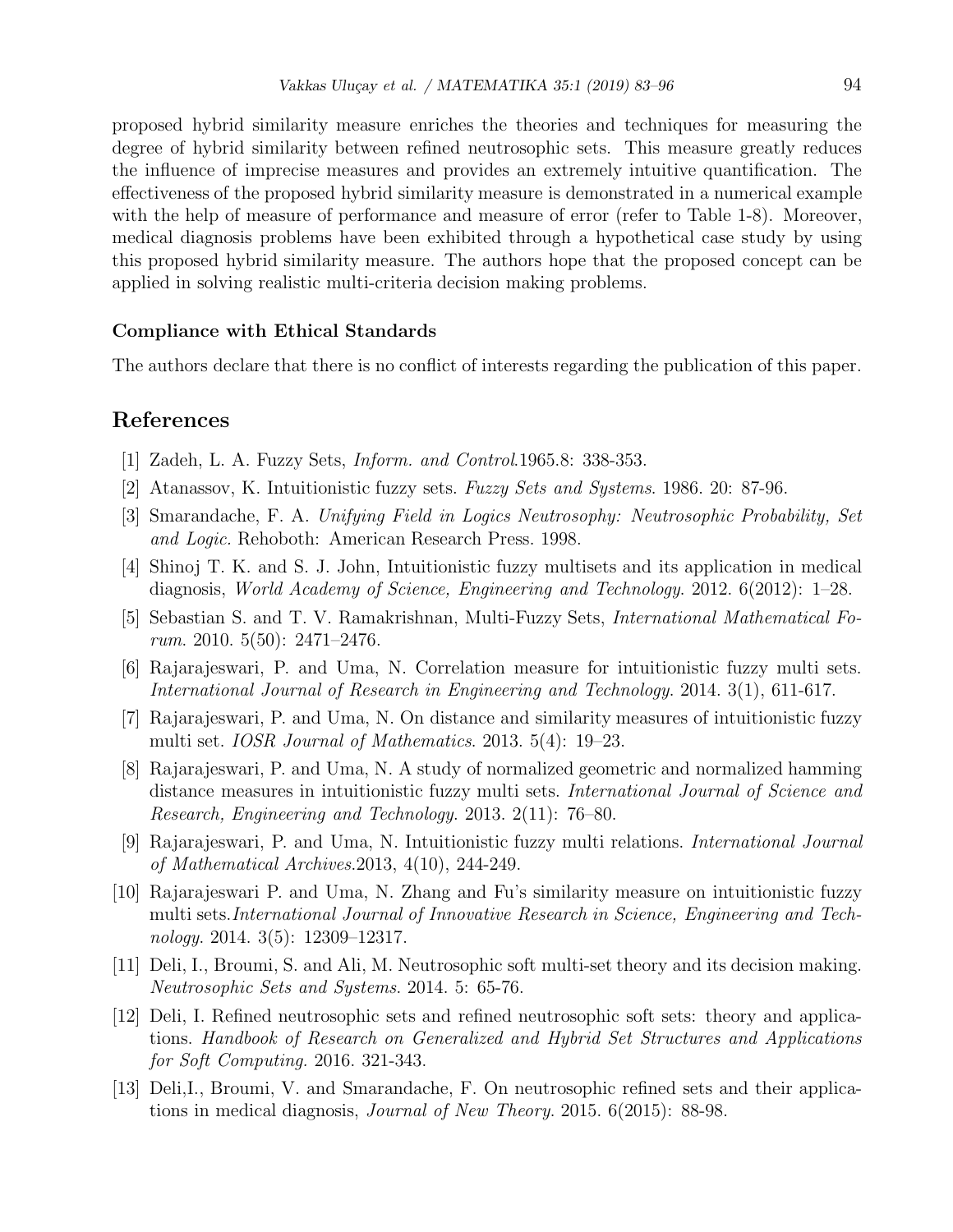- [14] Deli, I., Eraslan, S., and Çaman, N. Ivnpiv-Neutrosophic soft sets and their decision making based on similarity measure. Neural Computing and Applications. 2016: 1-17.
- [15] Fua, J. and Yeb, J. Simplified neutrosophic exponential similarity measures for the initial evaluation/diagnosis of benign prostatic hyperplasia symptom. Symmetry. 2017. 9(8): 154.
- [16] Fathi, S., ElGhawalby, H., and Salama, A. A. A Neutrosophic Graph Similarity Measures. New Trends in Neutrosophic Theories and Applications.2016.1
- [17] Karaaslan, F. Correlation coefficients of single-valued neutrosophic refined soft sets and their applications in clustering analysis. Neural Computing and Applications, 2016. 1-13.
- [18] Smarandache, F. n-valued refined neutrosophic logic and its applications in physics. Progress in Physics. 2013. 4: 143-146.
- [19] Wang H, Smarandache F. Y., Zhang, Q. and Sunderraman R. Single valued neutrosophic sets. Multispace and Multistructure. 2010. 4: 410-413
- [20] Athar, K. A neutrosophic multi-criteria decision making method. New Mathematics and Natural Computation. 2014. 10(02): 143-162.
- [21] Broumi S. and F. Smarandache. Several similarity measures of neutrosophic sets. Neutrosophic Sets and Systems. 2013. 1(1): 54-62.
- [22] Deli, I., Broumi S. Neutrosophic soft matrices and NSM-decision making. Journal of Intelligent and Fuzzy Systems. 2015. 28: 2233-2241.
- [23] Karaaslan, F. Correlation coefficient between possibility neutrosophic soft sets. Math. Sci. Lett. 2016. 5/1, 71-74.
- [24] Liu, P. and Wang, Y. Multiple attribute decision-making method based on single-valued neutrosophic normalized weighted Bonferroni mean. Neural Computing and Applications. 2014. 25 (7-8): 2001-2010.
- [25] Mondal, K. and Pramanik, S. Neutrosophic tangent similarity measure and its application to multiple attribute decision making. *Neutrosophic Sets and Systems*. 2015. 9: 85-92.
- [26] Ptracu, V. Refined neutrosophic information based on truth, falsity, ignorance, contradiction and hesitation. Neutrosophic Sets and Systems. 2016. 11:57-65.
- [27] Pramanik, S. and Mondal, K. Cotangent similarity measure of rough neutrosophic sets and its application to medical diagnosis. Journal of New Theory. 2015. 4: 90-102.
- [28] Pramanik, S., Biswas, P., Giri, B. C. (2015). Hybrid vector similarity measures and their applications to multi-attribute decision making under neutrosophic environment. Neural computing and Applications. 2015. 1-14.
- [29] Pramanik, S. and Mondal, K. Cosine similarity measure of rough neutrosophic sets and its application in medical diagnosis. Global Journal of Advanced Research. 2015. 2(1): 212-220.
- [30] Smarandache F. Neutrosophic set, a generalisation of the intuitionistic fuzzy sets. Int. J. Pure Appl Math. 2005. 24:287-297.
- [31] Sahin, M., Deli, I. and Ulucay, V. Jaccard vector similarity measure of bipolar neutrosophic set based on multi-criteria decision making. International Conference on NaturalScience and Engineering (ICNASE'16). 2016. March 19-20. Kilis.